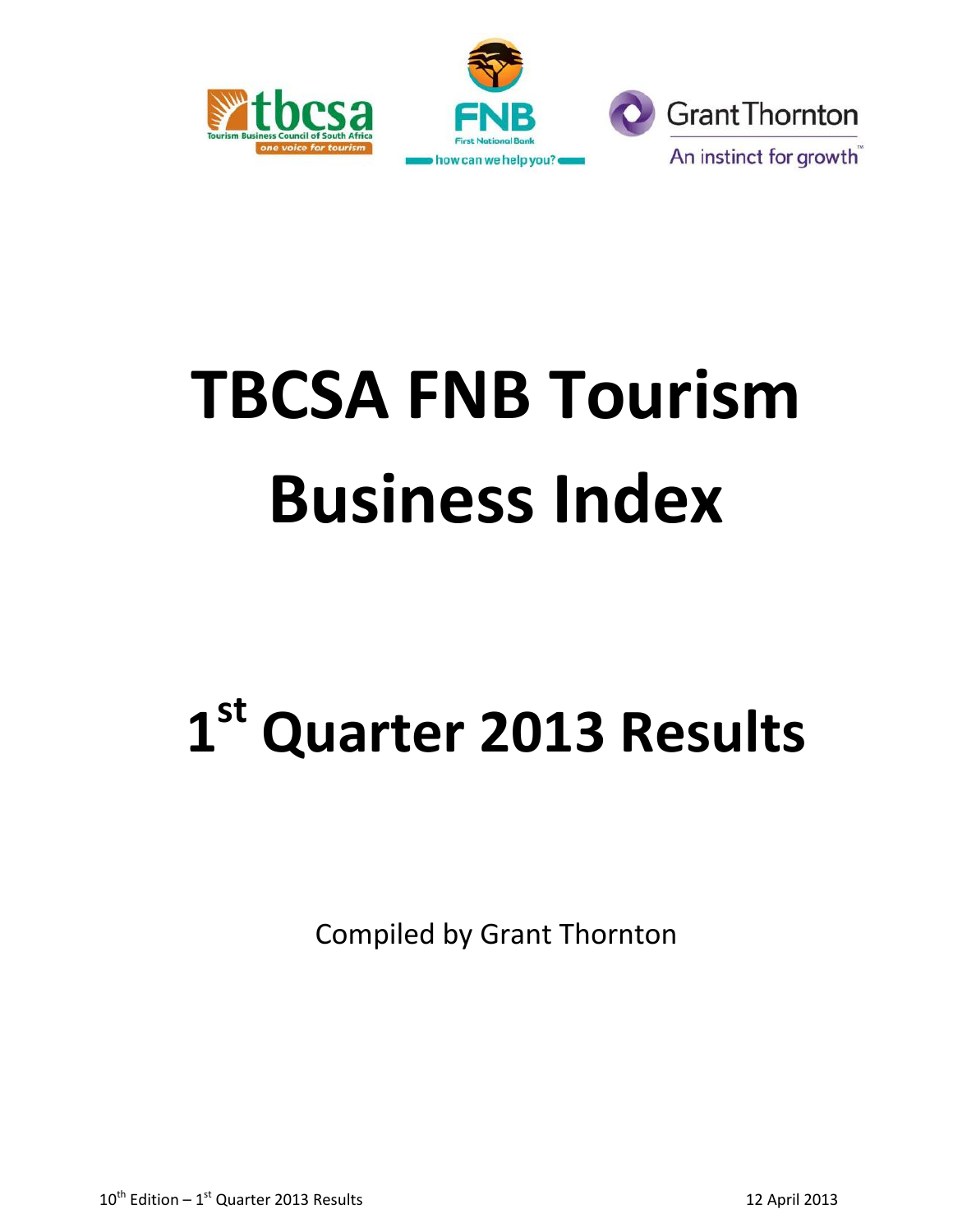# **TBCSA FNB Tourism Business Index**

#### **Introduction**

The Tourism Business Index ("**TBI**") is an initiative of the Tourism Business Council of South Africa. It is sponsored by First National Bank, and is compiled by Grant Thornton.

The TBI provides an indication of the current and likely future performance of the various businesses operating within the Tourism Sector in South Africa. It profiles the industry and positions it as an important component of the South African economy.

The index is produced quarterly. The information for the TBI is collected through an online survey of tourism businesses completed after the end of the quarter.

The first official edition of the TBI was released on the 18<sup>th</sup> of January 2011.

 The overall tourism index includes accommodation operators and responses from tour operators, coach operators, vehicle rental companies, travel agents, retail outlets, forex traders, conference venues and attractions. Two sub-indices are produced; "Accommodation" and "Other Tourism Businesses"

#### **What is a Business Index?**

The purpose of the TBI is to provide individual tourism businesses with regular, up-to-date information on the performance of tourism businesses, including the outlook for performance over the next three months. It therefore tracks actual recent business performance in the sector and is an indicator of prospects for short-term future performance.

It is a business index that focuses on the performance and profitability of businesses operating in the sector, as oppose to a sector performance index. While in many instances the subtle distinction between the two approaches would not manifest in different indices, in certain circumstances, they may be different. For example, if there is significant over-capacity in the industry, business performance can be weak, while the industry could be experiencing strong growth and making an increasing contribution to GDP. As the TBI tracks and forecasts tourism business performance, it is not separated into domestic and foreign tourism. Many tourism businesses host or handle both inbound and domestic tourists and therefore demand and characteristics in both major markets are inextricably linked to business performance.

The information is designed to help individual businesses and policy and strategy makers, understand the current tourism operating environment and plan for the likely future tourism industry environment.

Note: The first two surveys in 2010 were pilot surveys which did not follow exact quarters. They each covered 3 months from May to July 2010, then August to October 2010, while the last survey of 2010 covered the last quarter, ie October to December. October was therefore included in two indices. From the first official edition in 2011 onwards, only regular quarters are covered.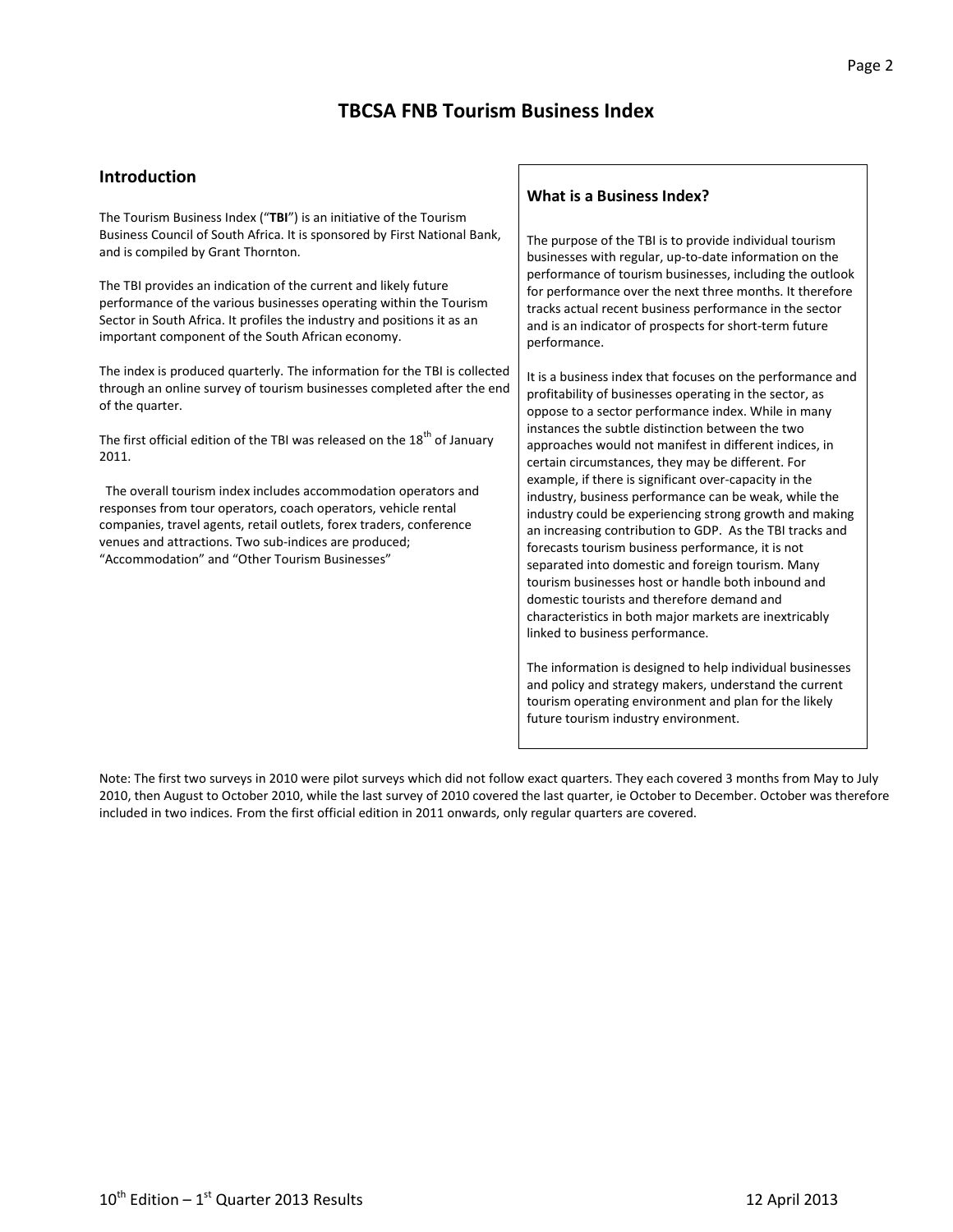# **TBCSA FNB Tourism Business Index**

### **The Tourism Business Index**



- In Q1, the TBI exceeded expected performance for the quarter and reached 110,8 (compared to an expected index of 102,5). Q1 is also the highest recorded performance level since the pilot phase when the index reach 111,1 and is 22,6 index points above the last turning point (Q2 2012) when the index recorded performance levels below normal of 88,2.
- The TBI has been climbing steadily since Q2 2012 and this is the third consecutive quarter that the TBI has recorded performance levels above the normal level of 100.
- 2013 Q2 expectations at 103,8 is roughly in-line with industry expectations for Q1 (102,5), but is below the Q1 actual performance of 110,8. This continued positive outlook indicates the extent to which the industry is recovering from the recessionary impacts and excess of supply it suffered post 2010.
- The TBI index for the Accommodation Sector in Q1 2013 was higher than normal at 120,9 and better than Q4 2012 (108,4), while the Other Tourism Businesses recorded a Q1 index of 103,1 which is similar to the last quarter (Q4 2012) performance of 101,6.
- Both the Accommodation and Other Tourism Businesses performed better than expected in Q1 2013 (120,9 compared to 107,8 for accommodation and 103,1 compared to 98,4 for Other Tourism Businesses).

#### **What is Normal?**

The reported changes or expected changes in demand and profitability are expressed relative to the expected normal levels of business for the relevant period. Normal is defined as "the level of acceptable business performance in line with the realistic long term average performance you would hope to achieve, or the long term average historical performance experienced, during this quarter, i.e. taking seasonal variances into account".

Normal is then calibrated to an index of 100. When the index shows Performance or Prospects at higher than 100, this indicates better than normal performance while, below 100 indicates worse than normal performance.

If all business surveyed indicate a significantly better than normal performance across all dimensions covered, the index could register a maximum high of 200, while significantly poor performance for all businesses would result in an index of 0.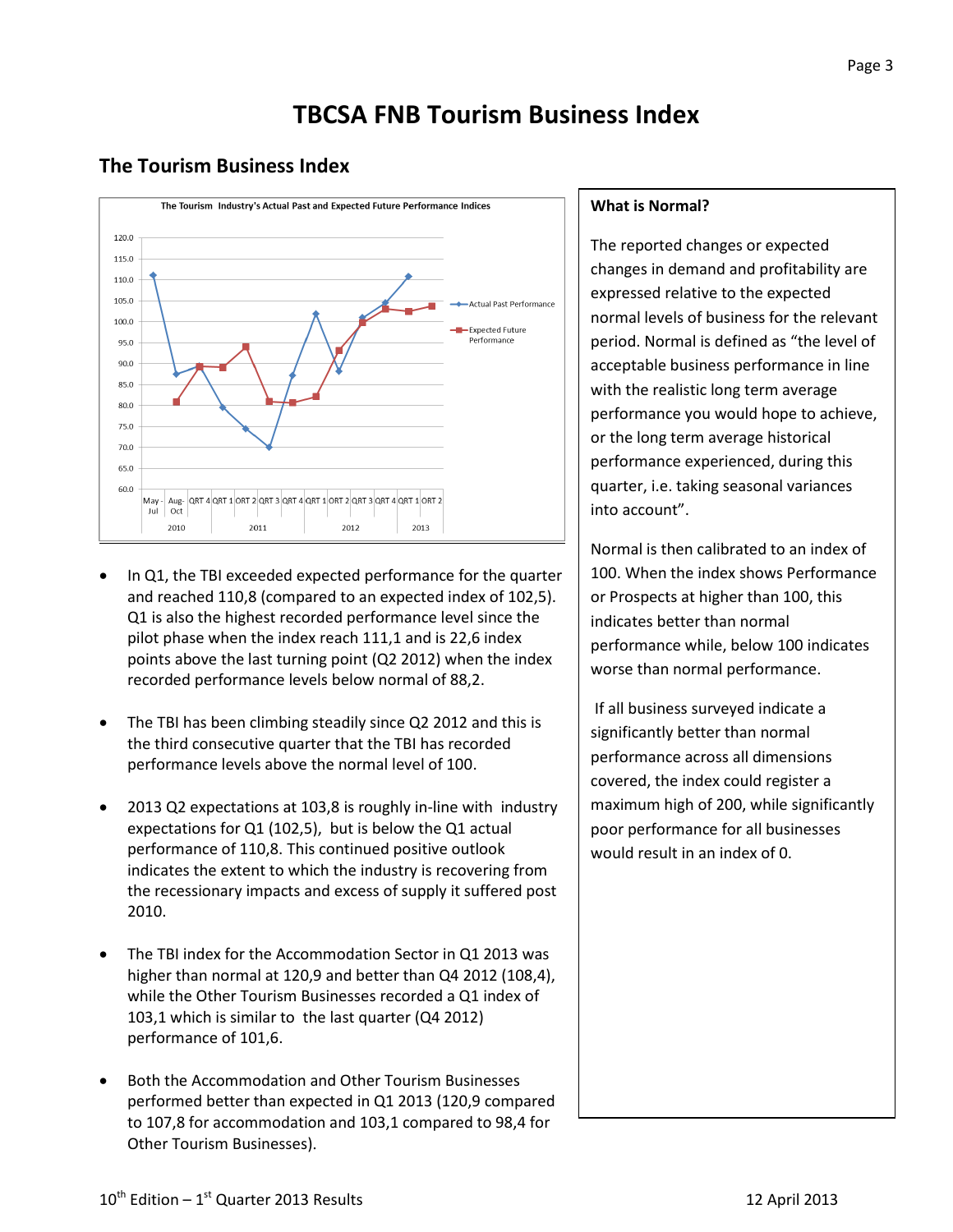#### **Accommodation Index**



#### **Other Tourism Business Sub Index**

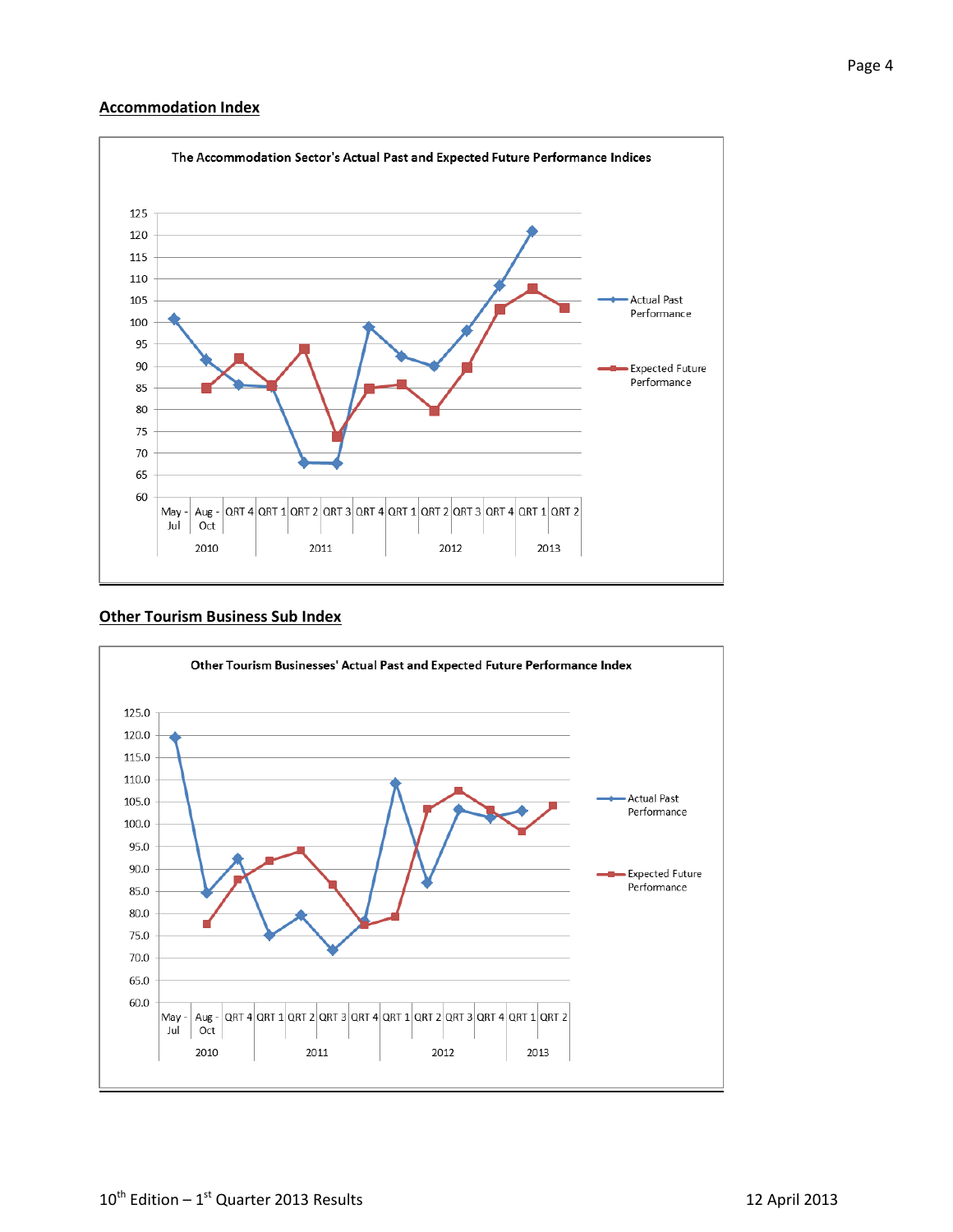#### **TBI Summary**

|      |                            | <b>Overall</b> |                 |               | <b>Accommodation</b> | <b>Other</b> |                 |
|------|----------------------------|----------------|-----------------|---------------|----------------------|--------------|-----------------|
|      |                            | Actual         | <b>Forecast</b> | <b>Actual</b> | <b>Forecast</b>      | Actual       | <b>Forecast</b> |
| 2011 | 1 <sup>st</sup><br>Quarter | 79,6           | 89,1            | 85,3          | 85,5                 | 75,1         | 91,9            |
|      | 2 <sup>nd</sup><br>Quarter | 74,5           | 94,1            | 67,8          | 94,0                 | 79,6         | 94,1            |
|      | 3 <sup>rd</sup><br>Quarter | 70,0           | 81,0            | 67,7          | 73,9                 | 71,8         | 86,4            |
|      | 4 <sup>th</sup><br>Quarter | 87,3           | 80,7            | 98,9          | 84,9                 | 78,3         | 77,4            |
| 2012 | $1^{\rm st}$<br>Quarter    | 101,9          | 82,2            | 92,2          | 85,8                 | 109,3        | 79,4            |
|      | 2 <sup>nd</sup> Quarter    | 88,2           | 93,2            | 89,9          | 79,8                 | 86,9         | 103,5           |
|      | $3rd$ Quarter              | 101,0          | 99,8            | 98,1          | 89,6                 | 103,3        | 107,6           |
|      | 4 <sup>th</sup> Quarter    | 104,6          | 103,1           | 108,4         | 103,1                | 101,6        | 103,2           |
| 2013 | $1st$ Quarter              | 110,8          | 102,5           | 120,9         | 107,8                | 103,1        | 98,4            |
|      |                            |                | 103,8           |               | 103,4                |              | 104,2           |

## **Balance Statistics**

- When looking at next year, on balance the accommodation respondents have a very positive outlook ( +13,1%) which has increased significantly from the negative-0,6% expected in the last edition. Other Tourism Businesses are on balance positive +29,7% about the outlook for the next year, which is actually a decline from previous annual outlook in the last edition of +37,6%.
- In both Accommodation and Other Tourism Businesses Sectors, there is a positive balance (+2% and+15,5% respectively) regarding capacity expansion for Q2 2013. The majority of respondents expect their capacity to remain unchanged, but a reasonable number of respondents are indicating increases in capacity in the Other Sector. However, these outlooks have decreased in both sectors from the last edition (+11,1% for accommodation and +26,1% for other tourism businesses).
- In terms of employment, the Accommodation Sector is slightly positive on balance in this edition (+0,9%), a decrease from the +5,3% balance statistic recorded for Q1 2013 in the last edition. Other Tourism Businesses have gone from a negative outlook in the last edition (-8,3%) to a positive outlook of +12,5% for Q2 2013 in this edition, with the majority still indicating that their employment levels will remain unchanged.

#### **The Balance Statistic**

Results from qualitative questions are provided in the form of a "balance" statistic. This is the difference between the percentages of positive and negative responses. A balance for each question is calculated by deducting the percentage of negative replies from the percentage of positive answers given to each question. The final value is a single figure, with a minus representing an overall negative outlook or performance and a positive figure an overall positive outlook or performance. For a given balance, the varying percentage of "normal" replies and the split of positive/negative replies over the two options in the scale may indicate a varying degree of uncertainty or a stronger positive or negative outlook amongst managers.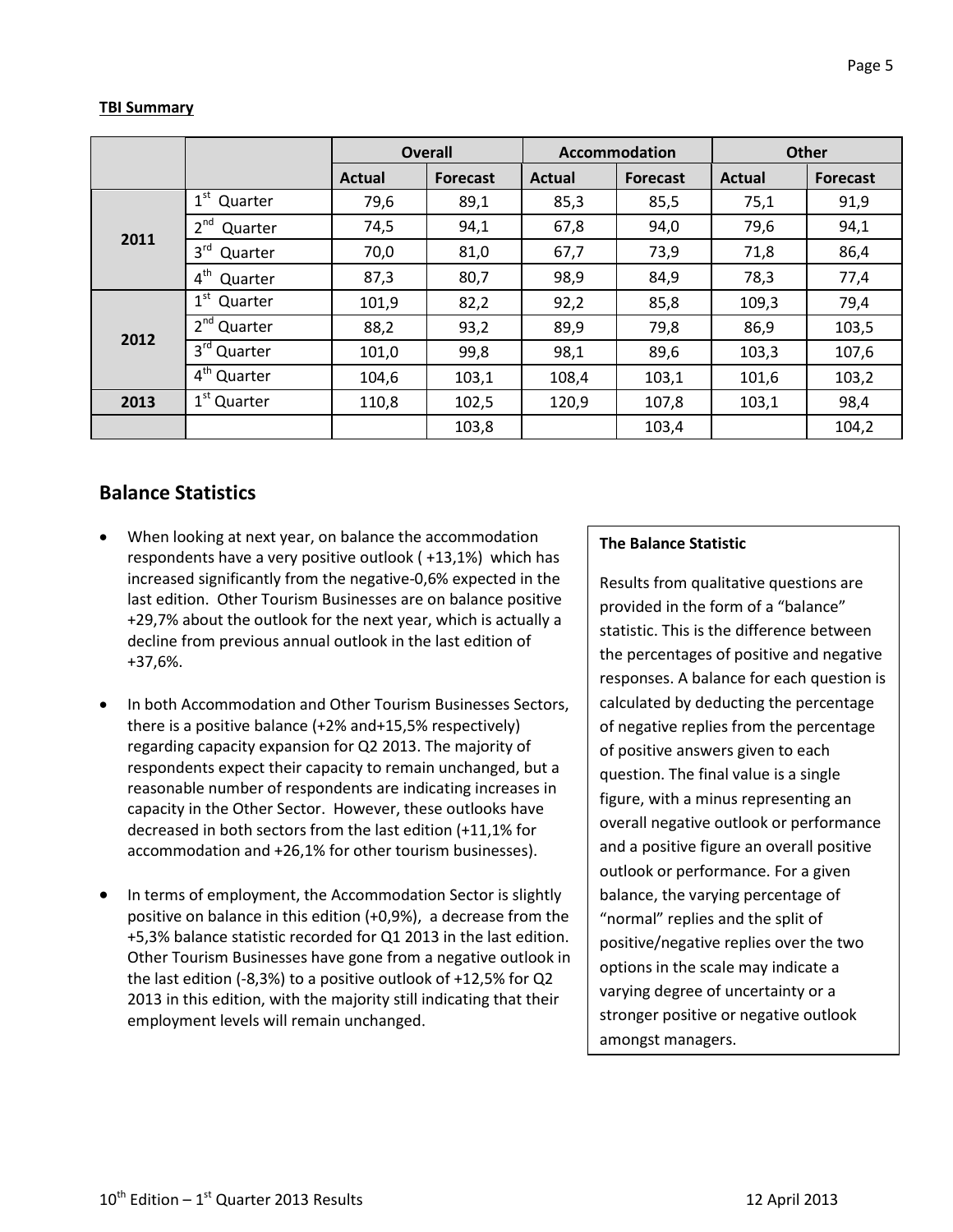



#### **Summary of the Next Year Balance Statistic Historical Results**

|      |                                 | <b>Accommodation Sector</b> | <b>Other Sector</b> |
|------|---------------------------------|-----------------------------|---------------------|
|      | 1 <sup>st</sup><br>Quarter      | $-27,7%$                    | $+13%$              |
|      | 2 <sup>nd</sup><br>Quarter      | $-40,2%$                    | $-5,4%$             |
| 2011 | $3^{\text{rd}}$<br>Quarter      | $-70.3%$                    | $-3,2%$             |
|      | $4^{\text{th}}$<br>Quarter      | $-53,0%$                    | $-16.9%$            |
|      | $1^{\rm st}$<br>Quarter         | $-24.5%$                    | $+17,2%$            |
|      | $2nd$ Quarter                   | $-11,7%$                    | $+15,3%$            |
| 2012 | 3rd Quarter                     | $-3,8%$                     | $+10,5%$            |
|      | $4th$ Quarter                   | $-0,6%$                     | $+37,6%$            |
| 2013 | $\overline{1}^{\rm st}$ Quarter | $+13,1%$                    | $+29,7%$            |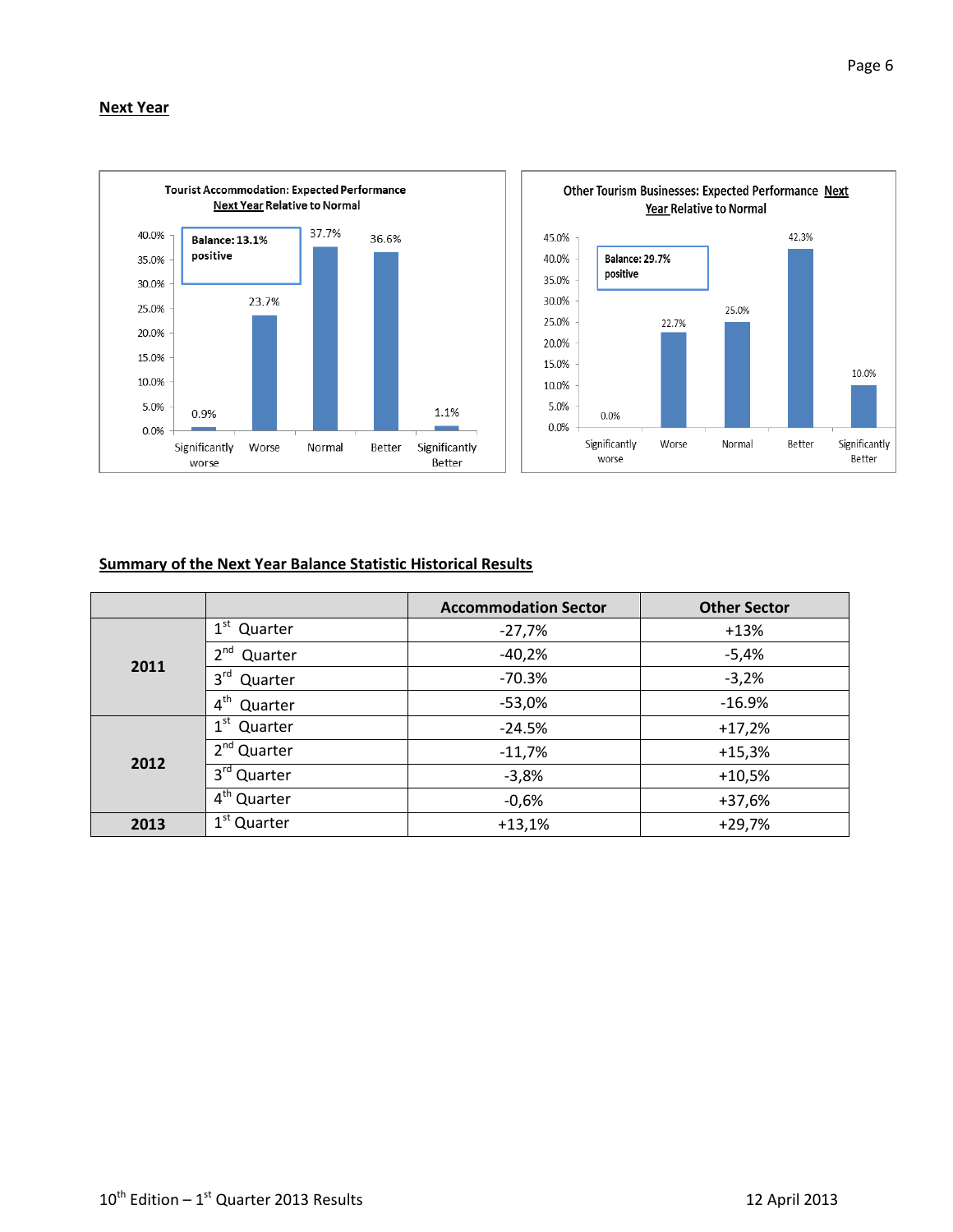#### **Employment Levels**



#### **Summary of the Employment Balance Statistic Historical Results**

|      |                            | <b>Accommodation Sector</b> | <b>Other Sector</b> |  |  |
|------|----------------------------|-----------------------------|---------------------|--|--|
|      | $1^{\rm st}$<br>Quarter    | $-23,7%$                    | $-28,9%$            |  |  |
| 2011 | $2^{nd}$<br>Quarter        | $-25,3%$                    | $-12,3%$            |  |  |
|      | $3^{\text{rd}}$<br>Quarter | $-17,4%$                    | $+1,8%$             |  |  |
|      | $4^{\text{th}}$<br>Quarter | $-15,4%$                    | $+1,6%$             |  |  |
|      | $1^{\rm st}$<br>Quarter    | $-17,3%$                    | $-3,0%$             |  |  |
|      | 2 <sup>nd</sup> Quarter    | $-3,9%$                     | $+7,4%$             |  |  |
| 2012 | 3rd Quarter                | $+6,4%$                     | $-0,6%$             |  |  |
|      | 4 <sup>th</sup> Quarter    | $+5,3%$                     | $-8,3%$             |  |  |
| 2013 | 1 <sup>st</sup> Quarter    | $+0,9%$                     | $+12,5%$            |  |  |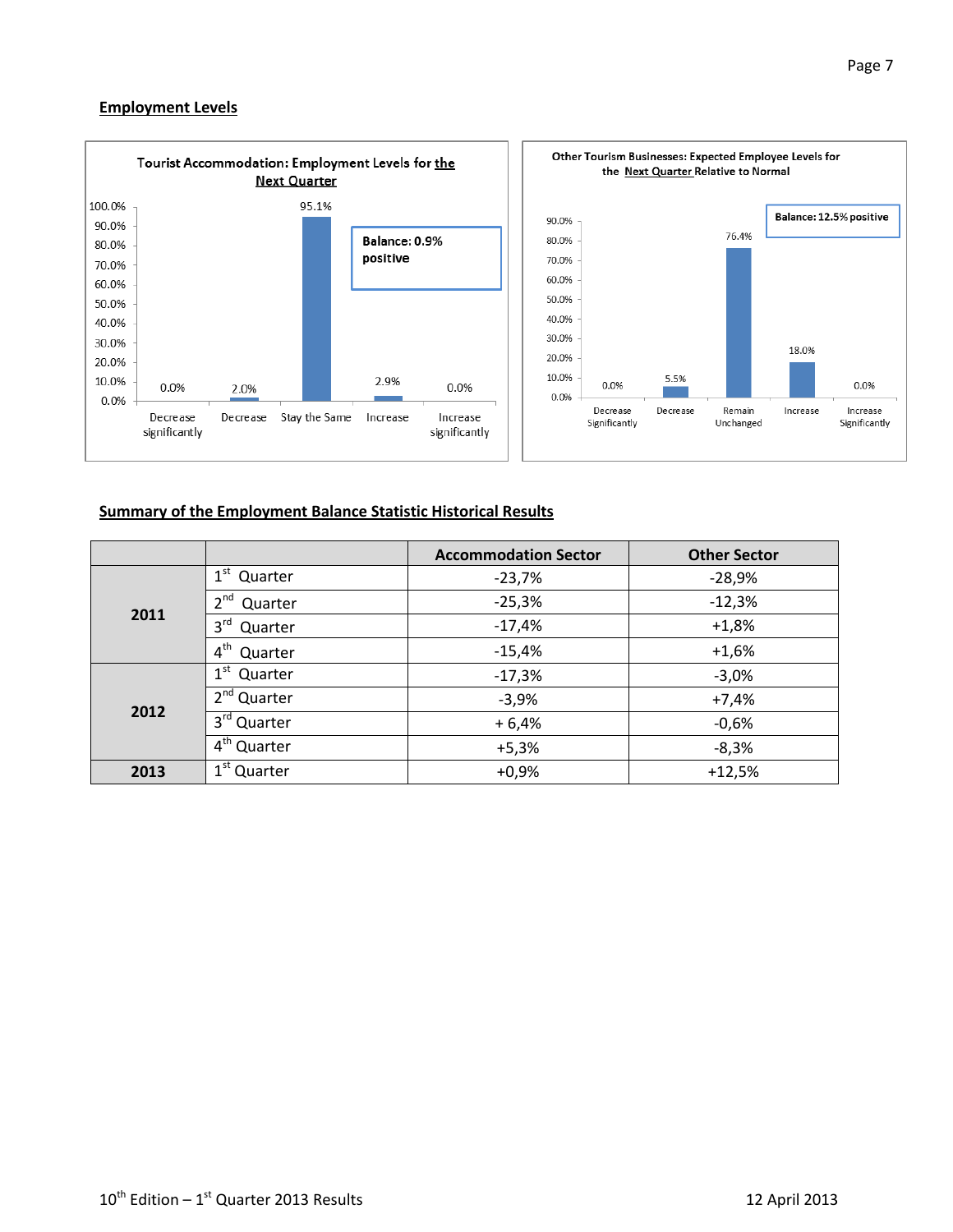#### **Capacity Growth Expectations**



#### **Summary of the Capacity Growth Balance Statistic Historical Results**

|      |                            | <b>Accommodation Sector</b> | <b>Other Sector</b> |  |  |
|------|----------------------------|-----------------------------|---------------------|--|--|
|      | $1^{\rm st}$<br>Quarter    | $+14,3%$                    | $-11,1%$            |  |  |
| 2011 | 2 <sup>nd</sup><br>Quarter | $+12,6%$                    | $+9,3%$             |  |  |
|      | 3 <sup>rd</sup><br>Quarter | $+9,6%$                     | $+24,8%$            |  |  |
|      | 4 <sup>th</sup><br>Quarter | $-3,3%$                     | $+21,0%$            |  |  |
|      | $1^{\rm st}$<br>Quarter    | $+7,4%$                     | $+20,7%$            |  |  |
| 2012 | $2nd$ Quarter              | $+25,6%$                    | $+7,2%$             |  |  |
|      | 3 <sup>rd</sup> Quarter    | $+22,5%$                    | $+30,3%$            |  |  |
|      | $4th$ Quarter              | $+11,1%$                    | $+26,1+$            |  |  |
| 2013 | 1 <sup>st</sup> Quarter    | $+2,0%$                     | $+15,5%$            |  |  |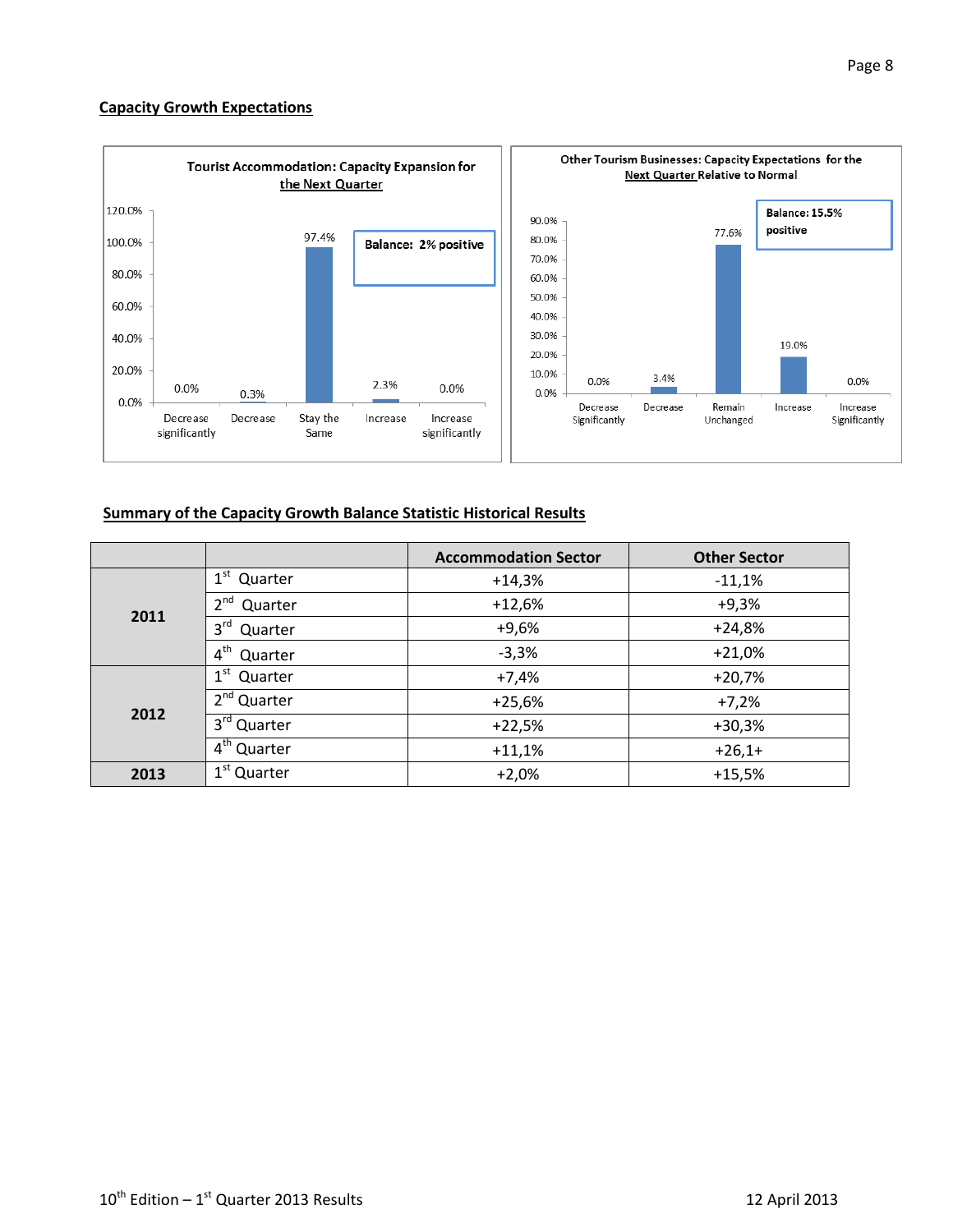# **Factors Affecting Business Conditions**

#### **Negative Factors - Last Quarter**

- Once again, cost of inputs remains a major negative contributing factor for Accommodation Businesses with almost half of the respondents (47%) citing it as having an impact on business performance in the last quarter. Noted contributing influences include high utility (i.e. water, electricity & refuse removal) as well as municipal costs and the impact of the increase in the price of fuel.
- A fair amount of Accommodation Businesses cite insufficient domestic and overseas leisure demand (both at 25%) as a negative contributing factor for the last quarter.
- Cost of labour continues to be an impediment to business performance for both Accommodation Businesses (39%) as well as Other Tourism Businesses (29%).
- An increased number of Other Businesses (7%) cite financial problems as a factor affecting their business situation, compared to last year's quarter 4 (Q4) and quarter 3 (Q3) for 2012 with 0% and 2% respectively.
- Competitor market behaviour is affecting 30% of Other Businesses.



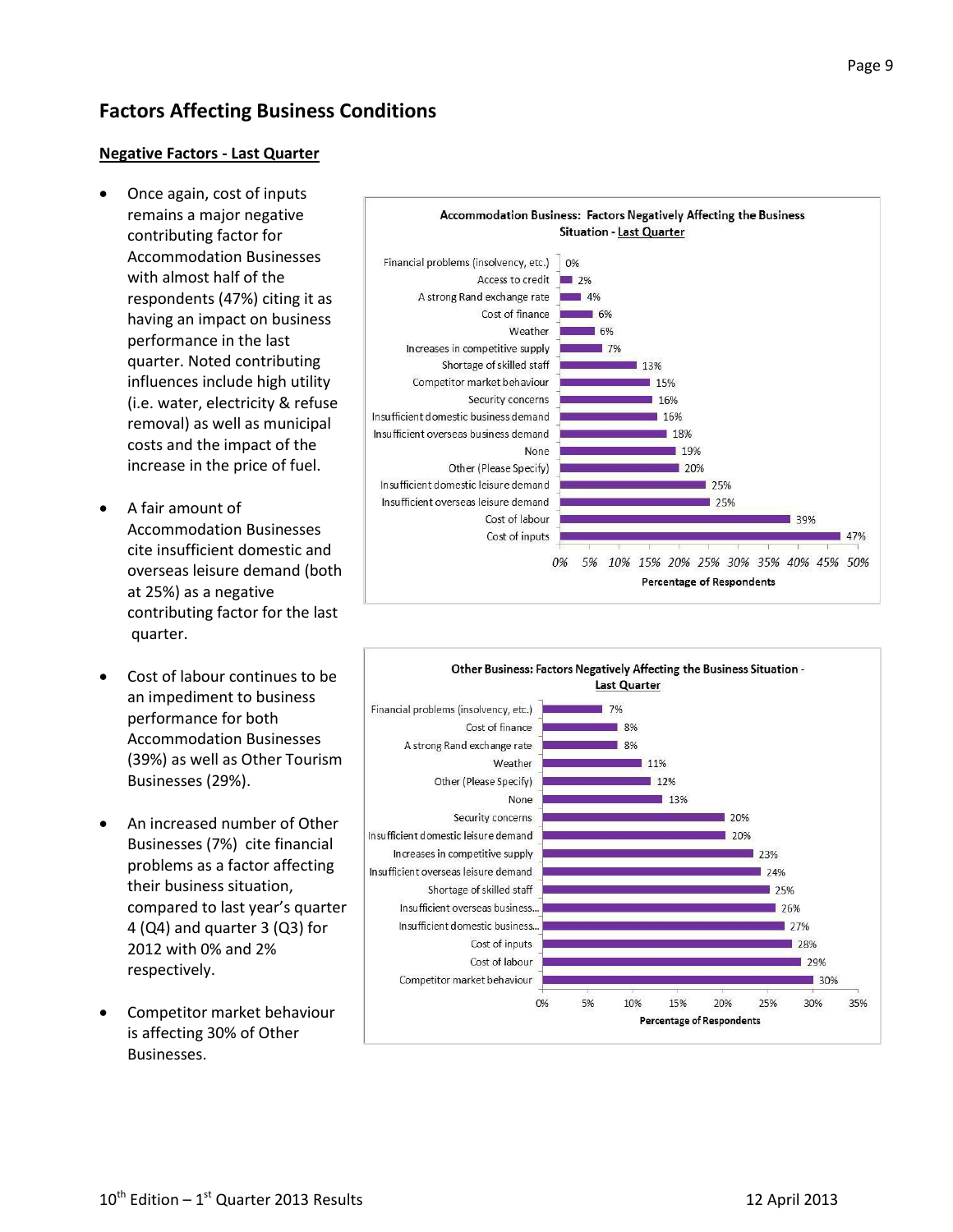#### **Negative Factors - Next Quarter**



- Accommodation Businesses expect the same pattern in negative factors as last quarter to follow into the next quarter. This includes cost of inputs, cost of labour, insufficient overseas leisure demand and insufficient domestic leisure demand in descending order.
- 32% of Other Businesses continue to

 expect competitor market behaviour

 to remain a significant negative factor affecting business performance in the next quarter.

 A slightly unexpected outcome for Other Businesses is the forecasted fear that there will be insufficient overseas leisure demand. One respondent attributed this to ongoing recessionary conditions in generating markets.

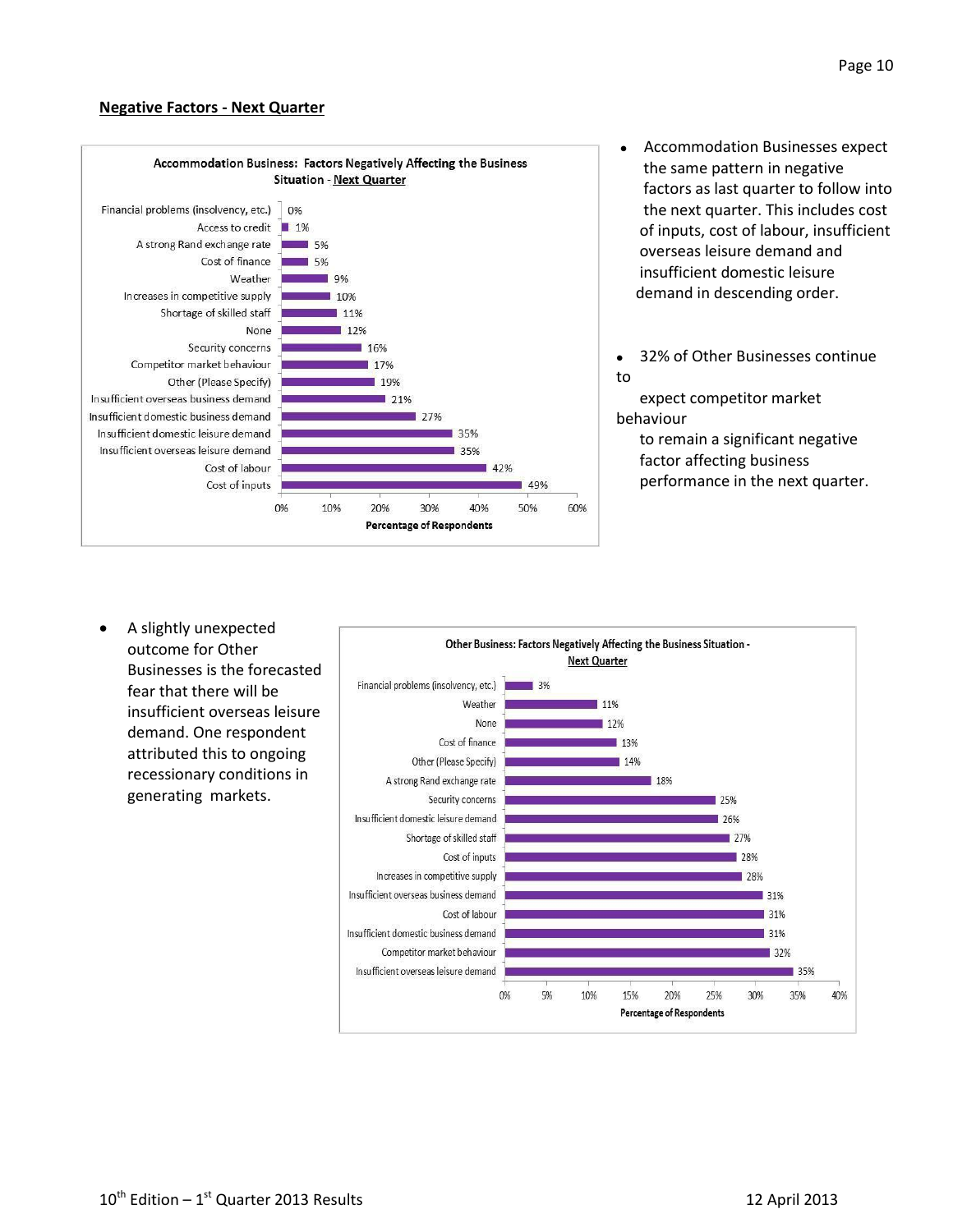#### **Positive Factors - Last Quarter**

- A significant number of accommodation establishments cite strong domestic business demand (39%) and strong overseas leisure demand (36%) as positive contributing factors.
- Again, similar to last quarter (Q4 2012), some businesses experienced strong overseas leisure demand (39% for Accommodation Businesses and 29% for Other Businesses) whereas others felt the demand was weak/ insufficient (25% for Accommodation Businesses and 24% for Other Businesses).
- Positive influences include: increased internet exposure resulting in improved occupancy, tourists spending more even though they are travelling less, change in management and the effect of the long weekends as a result of the public holidays.
- The weakening Rand is also assisting almost 40% of Other Businesses and 22% of Accommodation businesses to perform better.



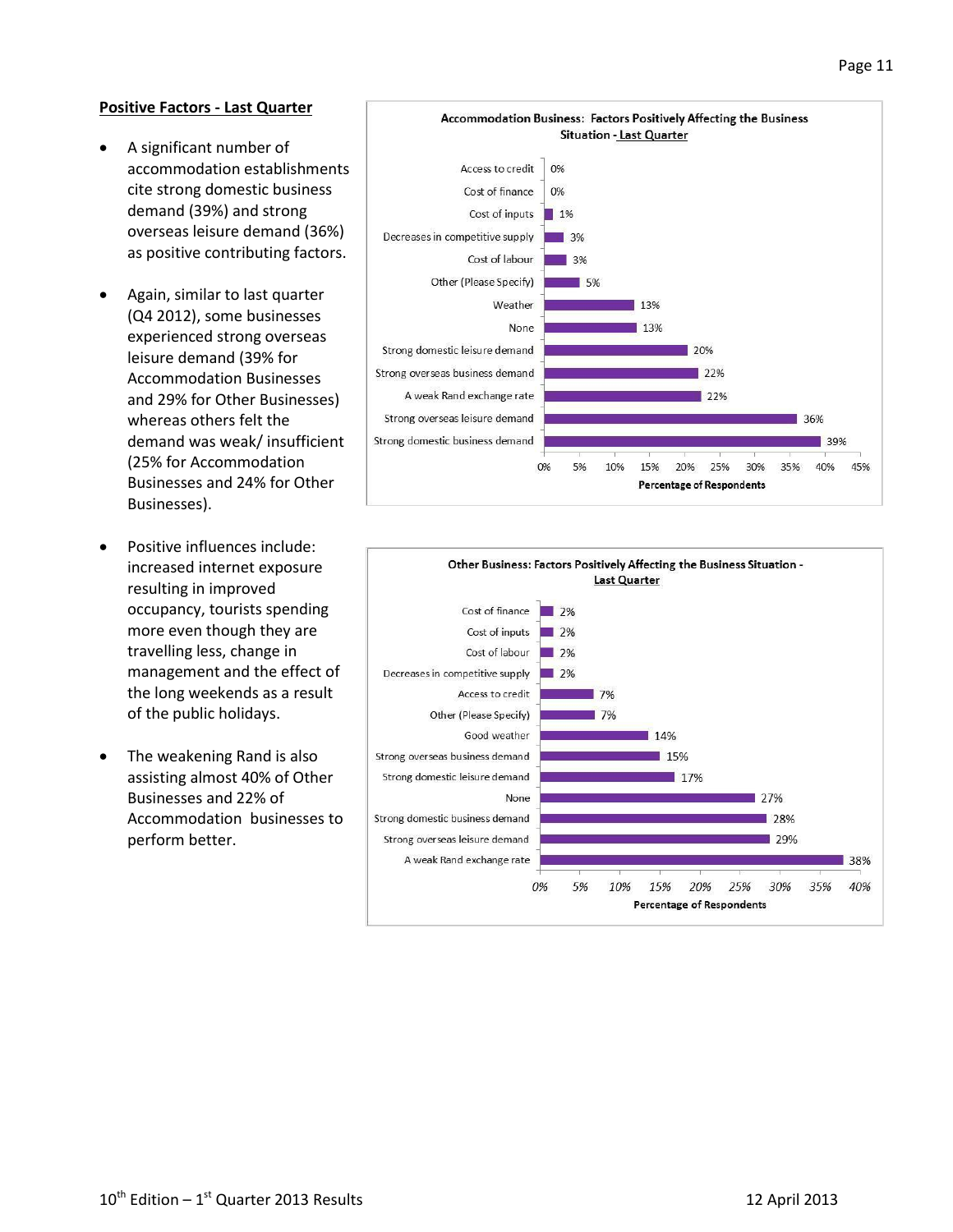#### **Positive Factors – Next Quarter**



• Respondents expect strong domestic business demand with 38% of Accommodation Businesses and 28% of Other Businesses predicting this as having a positive impact.

- Both Accommodation Businesses and Other Businesses expect strong overseas leisure demand with 31% and 33% respectively.
- More Other Businesses (39%) expect a weak exchange rate as a positive factor than Accommodation Businesses at 20%.

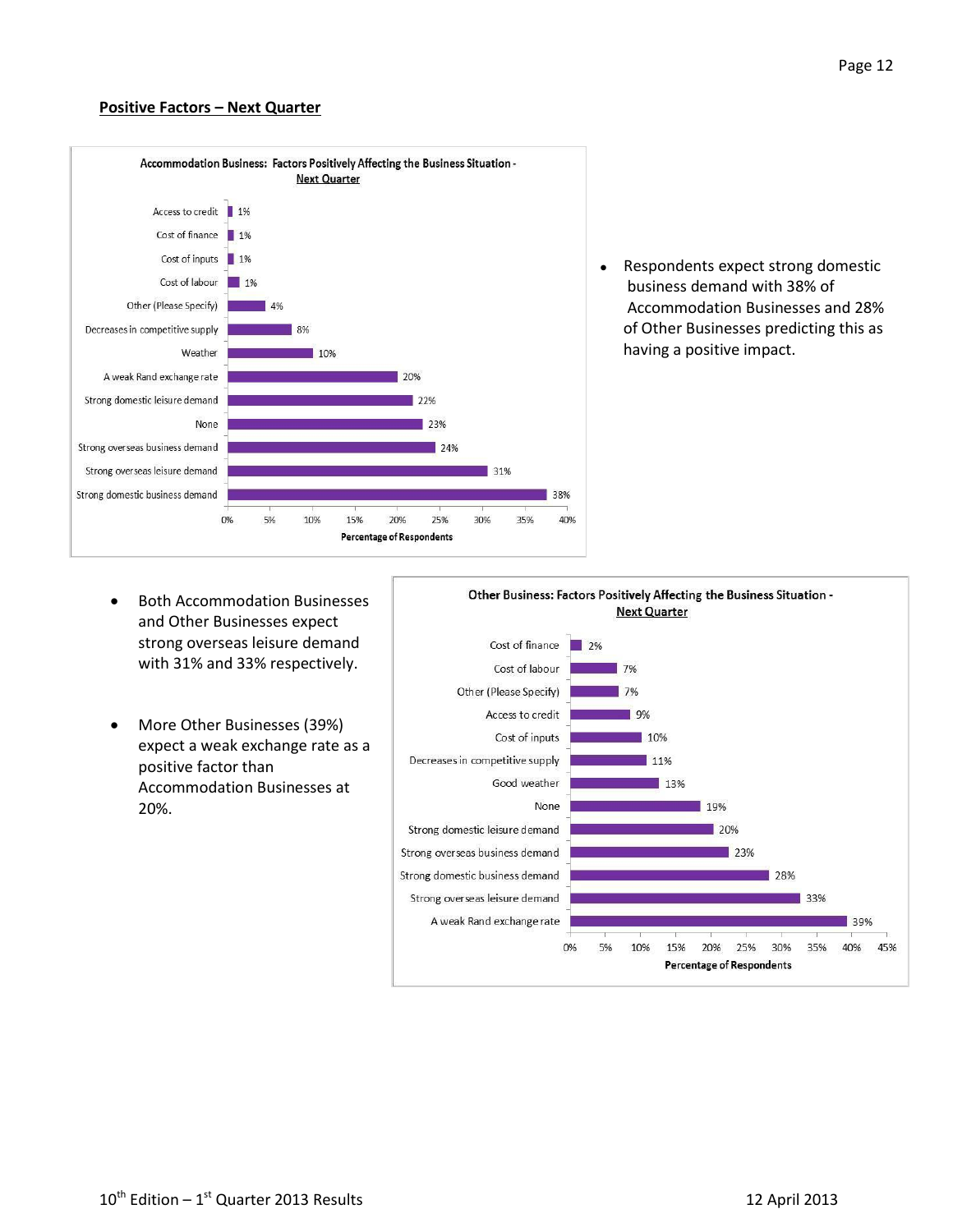## **General Business Indicators**

|      | <b>Quarter 1</b> | <b>Quarter 2</b> | <b>Quarter 3</b> | <b>Quarter 4</b> |
|------|------------------|------------------|------------------|------------------|
| 2010 | 43               | 36               | 47               | 44               |
| 2011 | ככ               | 48               | 39               | 38               |
| 2012 | ے ر              |                  | 4 <sub>1</sub>   | 46               |
| 2013 | ے ر              |                  |                  |                  |

The Quarterly RMB/BER Business Confidence Index ("**BCI**") is shown in the table below.

*Source: BER*

As 50 indicates neutral levels of confidence, the index has largely been in negative territory since 2010 with exceptions in the first quarters of 2011, 2012 and 2013

In the first quarter of 2013 the BCI increased to 52, a level close to the post-recession peak of 55 registered two years ago and the same as the Q1 2012 level. Still, the first quarter reading implies that only slightly more than half of the respondents in the RMB BER index's survey rate prevailing business conditions as satisfactory.

The tourism business index, similarly to the RMB BER index in the first quarter of 2012, also reached positive territory, for the first time in a year. Likewise, both indices decreased in the second quarter and then increased for two consecutive quarters to once again be in positive territory in the first quarter of 2013, indicating a general rise in business confidence. The TBI recorded a performance index of 110,8 against 100 for the first quarter of 2013, while the BER recorded 52 against a normal of 50 in Q1 2013. This indicates that the Tourism Industry is slightly more optimistic about business conditions than businesses generally.

The RMB/BER is a business tendency survey based on OECD methodology as is the TBCSA FNB TBI.

The SACCI Business Confidence Index ("BCI") is a composite indicator, as oppose to a tendency survey. The BCI is a market-related index that reflects not what business is saying, but what it is doing and experiencing. It is therefore not an opinion/perception-based index. It is likely that in any one month the business mood will be influenced both positively and negatively by various developments in the economy. The BCI seeks to reflect the net results of these influences. Even though the BCI is not a tendency survey like the TBI, it is another regular and timeous indicator of economic activity to which the TBI can be compared.

The index is based on the average economic activity for 2005 being a base of 100. The index rose above 100 in 2006 reaching 119 at its highest level and stayed above 100 in the early part of 2007 and thereafter declined.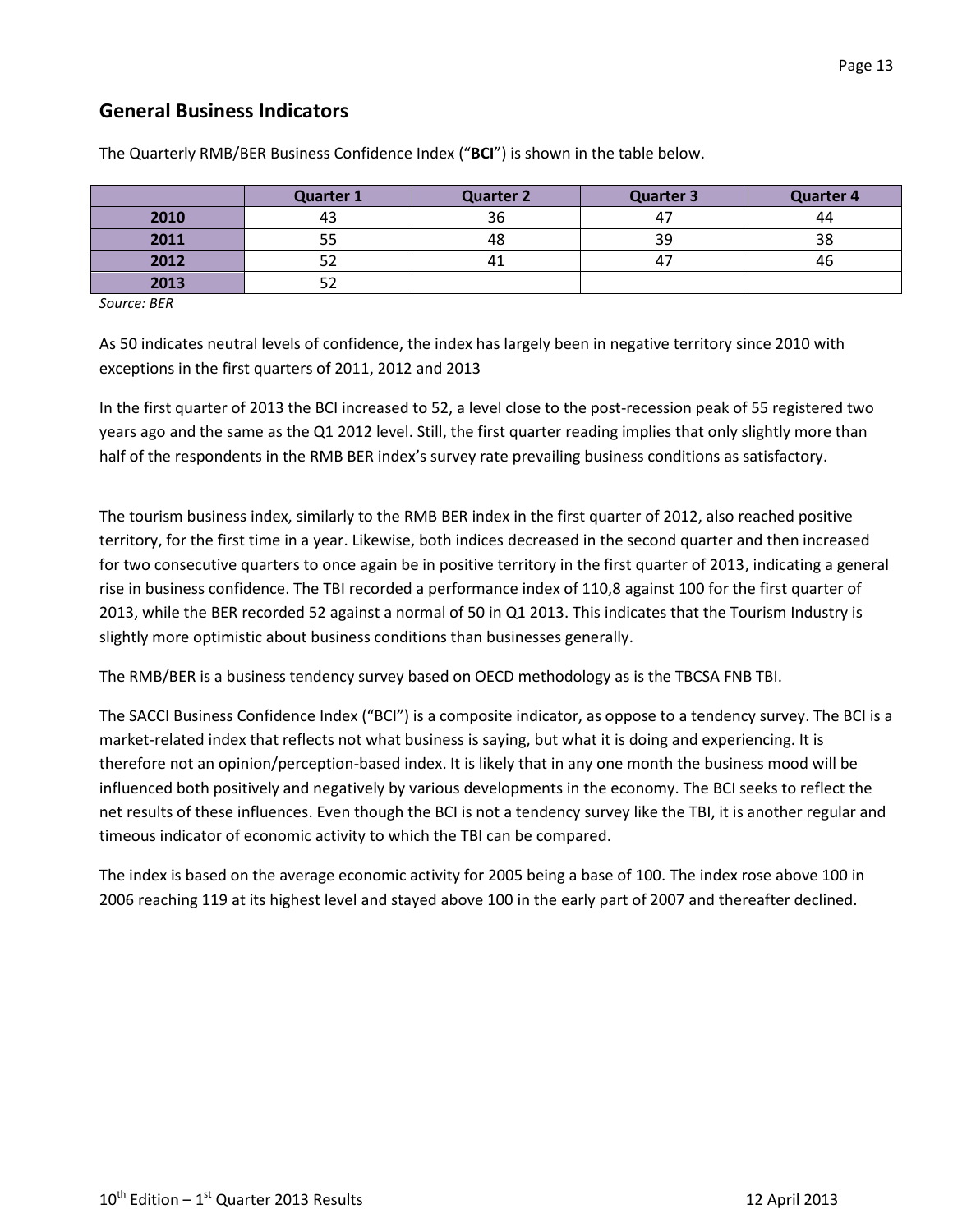The SACCI BCI for 2011 and 2012 is presented in the below table.

| 2011  |       |              |       |       |       |      |      |            |      |            |            |
|-------|-------|--------------|-------|-------|-------|------|------|------------|------|------------|------------|
| Jan   | Feb   | <b>March</b> | Apr   | May   | Jun   | Jul  | Aug  | <b>Sep</b> | Oct  | <b>Nov</b> | <b>Dec</b> |
| 103,1 | 101,9 | 104,2        | 102,5 | 101,2 | 102,4 | 99,0 | 98,6 | 98,4       | 97,5 | 97,4       | 99,1       |
| 2012  |       |              |       |       |       |      |      |            |      |            |            |
| Jan   | Feb   | <b>March</b> | Apr   | May   | Jun   | Jul  | Aug  | <b>Sep</b> | Oct  | <b>Nov</b> | <b>Dec</b> |
| 97,1  | 99,5  | 95,7         | 94,3  | 92,8  | 94,9  | 90,9 | 95   | 91,7       | 92,0 | 91,7       | 93,0       |
| 2013  |       |              |       |       |       |      |      |            |      |            |            |
| Jan   | Feb   | <b>March</b> | Apr   | May   | Jun   | Jul  | Aug  | Sep        | Oct  | <b>Nov</b> | <b>Dec</b> |
| 94,0  | 93,0  | 90,4         |       |       |       |      |      |            |      |            |            |

In 2012, the SACCI BCI reduced steadily each quarter (from a quarterly average of 97,4 in Q1 to 92,2 for Q4). In 2013, the Q1 average is 92,5 slightly higher than the Q4 2012 average, but below the Q1 2012 (97,4). .

Even though the methodologies are not the same and therefore different results could be expected, it would appear that there is a general downward tendency in business performance according to the SACCI BCI. This is not reflected by the TBI as the TBI has recorded its highest performance index in Q1 2013 since the pilot phase in 2010. Overall therefore Tourism Businesses are experiencing and expecting better performance than businesses in general.